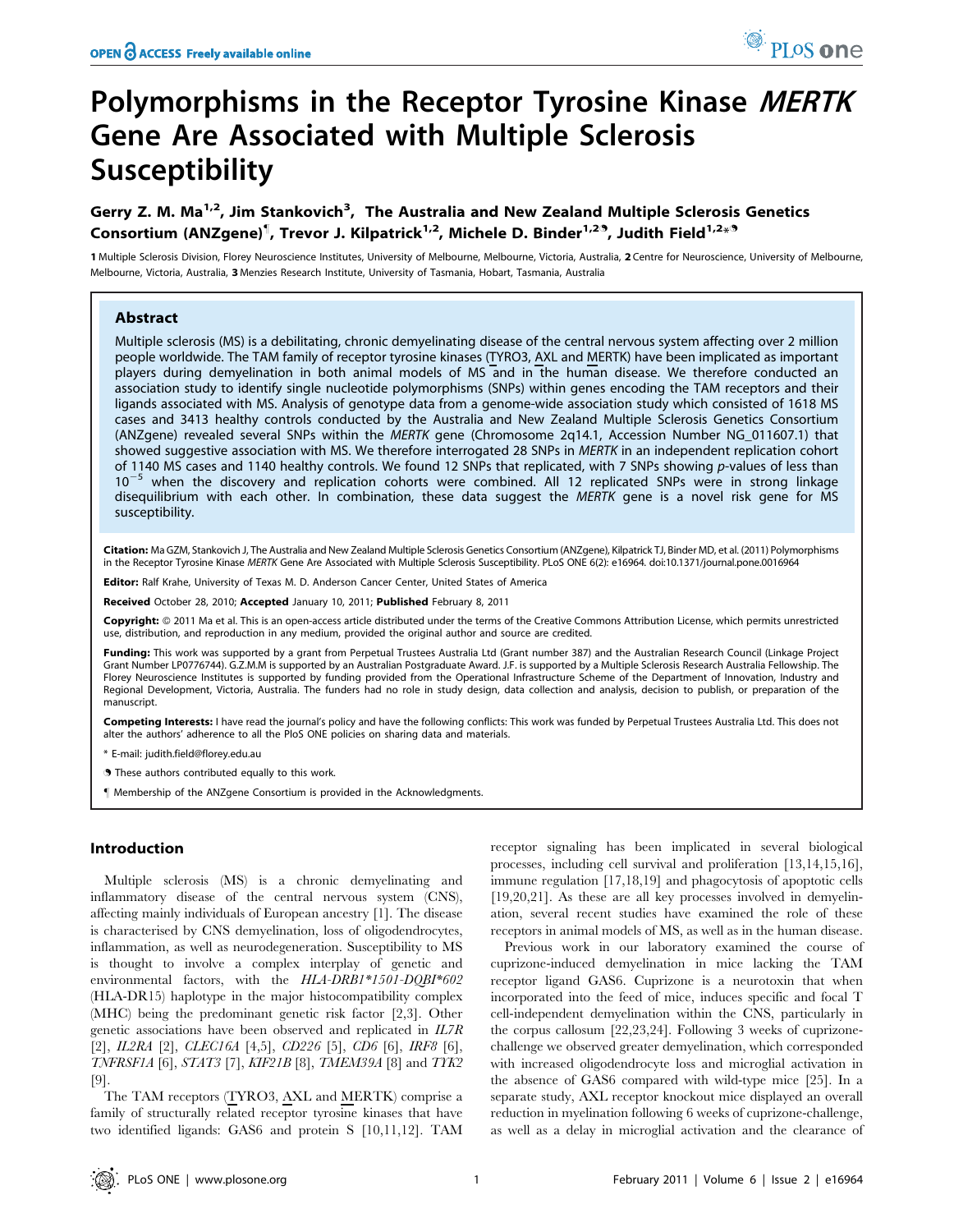myelin debris and apoptotic cells [26]. The apparent differences between the phenotypes of the ligand and single receptor knockout mice during cuprizone-challenge highlights the complexity of TAM receptor signaling, but more importantly, these studies clearly show that loss of TAM receptor signaling is accompanied by increased demyelination in the cuprizone model.

The studies by Binder et al. [25] and Hoehn et al. [26] have focused on experimental animals, but a recent study has implicated the TAM receptors as important players in human MS as well. In a study of human MS lesions, levels of soluble forms of the TAM receptors, which can act as decoy receptors for the membrane-bound receptors, were compared in chronic silent MS lesions, chronic active MS lesions and healthy controls. It was found that levels of soluble AXL were higher in chronic silent lesions, while levels of soluble MERTK were higher in chronic active lesions compared with controls [27]. These elevated levels of soluble AXL and MERTK also correlated with low levels of GAS6 within the lesions [27], suggesting that loss of TAM receptor signaling may prolong MS lesion activity. Taken together, these studies implicate TAM receptor signaling as playing a key role in several processes affecting the outcome of demyelination in both animal models as well as human MS.

Given the aforementioned results, we hypothesized that polymorphisms in the TAM receptor or ligand genes would be associated with MS and thus also be involved in the aetiology of the disease. In a recent genome-wide association study (GWAS) conducted by the Australian and New Zealand Multiple Sclerosis Genetics Consortium (ANZgene) [28], several single nucleotide polymorphisms (SNPs) within the *MERTK* gene (Chromosome 2q14.1, Accession Number NG\_011607.1) showed suggestive association with susceptibility to MS, while SNPs within the TYRO3, AXL, GAS6 and PROS1 genes did not show any suggestive associations. We therefore conducted a replication study with a candidate gene approach to validate this finding by genotyping 28 common SNPs within MERTK in an independent cohort of 1140 MS cases and 1140 healthy controls. In this study, we identify 12 replicated SNPs that are significantly associated with MS susceptibility, suggesting the MERTK gene as a novel risk gene involved in MS susceptibility.

#### Methods

#### Study subjects

The Melbourne Health Human Research Ethics Committee and the Australian Bone Marrow Donor Registry Ethics Committee granted approval for this research. Written consent was given by the subjects for their information to be stored in the study database and used for research.

Genotype data from a GWAS conducted by the ANZgene Consortium [28] was used as a discovery dataset to search the five TAM receptor and ligand genes for SNPs that showed suggestive association with MS susceptibility. Following quality control as outlined in the ANZgene GWAS [28], this dataset consisted of 1618 MS cases of European ancestry from Australia and New Zealand, and 3413 healthy controls of European ancestry from Australia, the UK and the US. All GWAS subjects were genotyped using Illumina arrays (Illumina, California, USA) [28].

A sample of 1140 MS cases and 1140 healthy controls from Australia and New Zealand were used as a replication cohort in this study (Table 1). Australian MS cases were volunteers recruited from Adelaide, Brisbane, Gold Coast, Hobart, Melbourne, Newcastle, Perth and Sydney. MS cases from New Zealand were recruited through a national prevalence survey. All cases had definite, clinically definite, or laboratory-supported definite MS according to the McDonald and Poser criteria, respectively. All

Table 1. Replication sample data.

|                                                              | MS patients $(n=1140)$ | Controls $(n=1140)$ |
|--------------------------------------------------------------|------------------------|---------------------|
| Mean age of onset $\pm$<br>standard deviation <sup>1</sup> : | $33.85 \pm 10.14$      | N/A                 |
| Sex:                                                         |                        |                     |
| Female                                                       | 816                    | 669                 |
| Male                                                         | 247                    | 450                 |
| Unknown                                                      | 77                     | 21                  |
| <b>MS</b> disease course:                                    |                        | N/A                 |
| <b>RRMS</b>                                                  | 632                    |                     |
| <b>SPMS</b>                                                  | 369                    |                     |
| <b>PPMS</b>                                                  | 58                     |                     |
| Single                                                       | 1                      |                     |
| Unknown                                                      | 80                     |                     |

MS: multiple sclerosis; N/A: not applicable; RRMS: relapsing-remitting multiple sclerosis; SPMS: secondary-progressive multiple sclerosis; PPMS:

primary-progressive multiple sclerosis; Single: first demyelinating event. <sup>1</sup>Age information only available for 1069 MS patients and the mean is

calculated as such.

doi:10.1371/journal.pone.0016964.t001

controls were from the Australian Bone Marrow Donor Registry with no history of clinically isolated syndrome or MS at the time of collection. All samples were obtained from individuals of European ancestry from Australia and New Zealand.

#### SNP selection

Of the top 7 directly genotyped SNPs in TAM receptor and ligand genes in the ANZgene GWAS, 6 were in the MERTK gene (Table S1). We therefore took a candidate gene approach focusing on MERTK. Using the total of 22 directly genotyped SNPs in the MERTK gene as proxies, non-genotyped SNPs that were tagged in the GWAS dataset were imputed using Beagle (see below). Based on this information, we selected 28 SNPs that showed suggestive association with MS to interrogate in the replication phase. These included the top 6 genotyped SNPs in the ANZgene GWAS, plus 22 imputed SNPs that showed suggestive association with MS.

#### Genotyping

Subjects in the replication cohort were genotyped using the Sequenom MassARRAY system and iPLEX Gold chemistry under conditions recommended by the manufacturer (Sequenom, California, USA). Genomic DNA from all subjects was extracted as described in the ANZgene GWAS [28].

#### Imputation

Imputation of tagged, un-genotyped SNPs in the GWAS cohort was performed with Beagle v3.2.0 (http://faculty.washington.edu/ browning/beagle/beagle.html) [29] using the default settings. Analyses were performed to impute the most likely values of missing genotypes, and to calculate posterior genotype probabilities at all HapMap SNPs. To do this, data from unphased Hapmap phase II CEU (USA residents of northern and western European ancestry) individuals (release 24, build 36, forward strand) was used as a reference panel.

#### Statistical analysis

For SNPs that were genotyped in both the GWAS and replication cohorts, association analysis was performed using the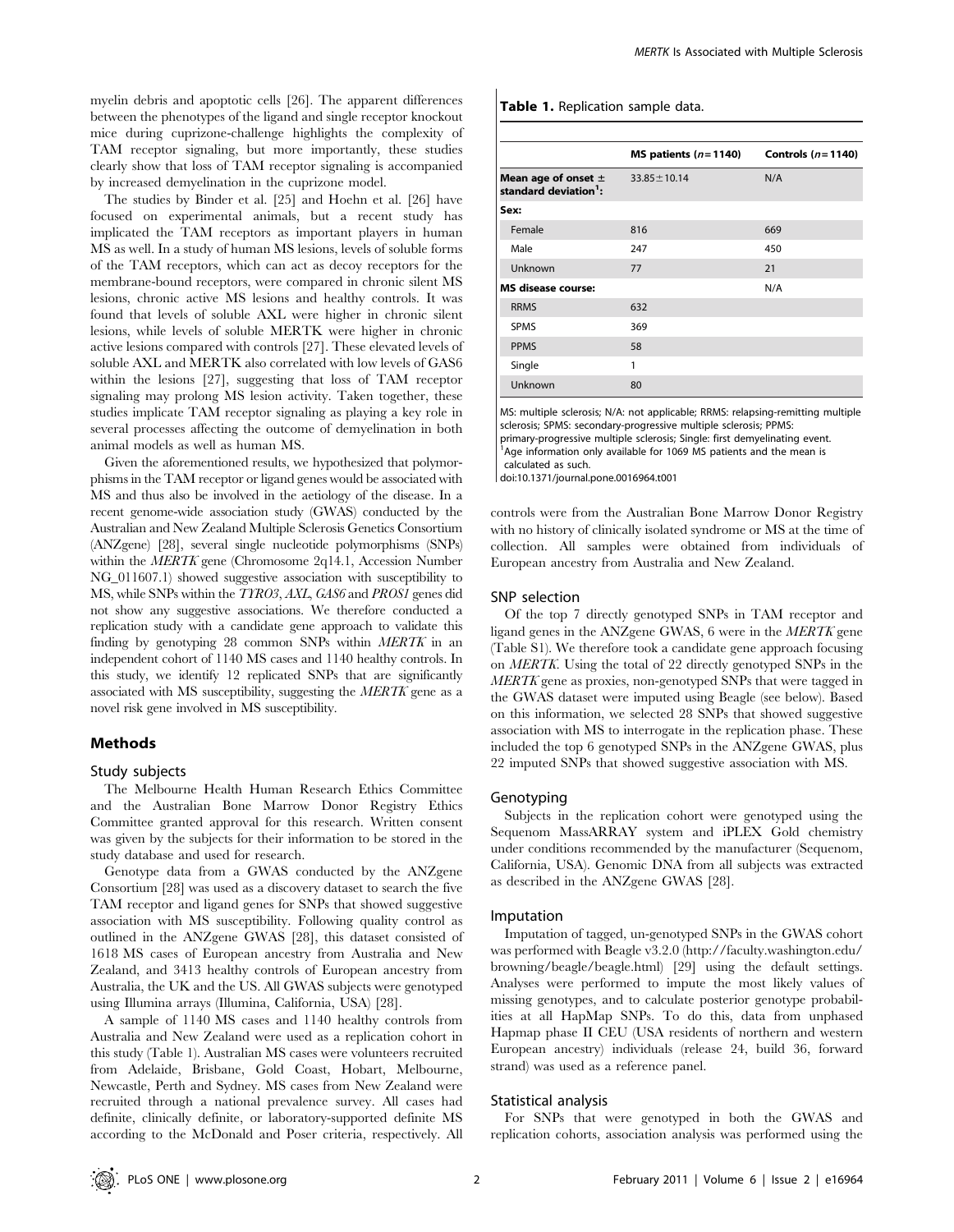

Figure 1. Location of SNPs within the MERTK gene. A. Schematic of the MERTK gene (Accession Number NG 011607.1, Chromosome 2: 12,656,056-112,787,138 forward strand). Black rectangles indicate the 19 exons of MERTK and grey lines show physical location of the 12 replicated SNPs. B. Linkage disequilibrium (LD) structure for all Hapmap phase II CEU SNPs (release 24, build 36, forward strand) in the MERTK gene, visualized using Haploview v4.2 (ref. 29). Lines point out the 12 replicated SNPs. Inter-SNP LD is represented by shaded squares, with red shading indicating strongest LD ( $D' = 1$ ), and white indicating weak or no LD between SNPs. doi:10.1371/journal.pone.0016964.g001

–assoc command in PLINK v1.07 (http://pngu.mgh.harvard.  $edu$ /~purcell/plink/) [30].

For SNPs that were imputed in either the GWAS or replication subjects, posterior allele dosages were used to perform the association analysis. The posterior allele dosage is twice the posterior genotype probability of the AA genotype plus the posterior genotype probability of the AB genotype (where A represents one of the alleles for the marker and B the other allele). Linear regression of allele dosages on case-control status was performed to test for association, with adjustment for sample group (discovery/replication) in the combined dataset.

# Linkage disequilibrium analysis

To investigate linkage disequilibrium (LD) between SNPs, data from Hapmap phase II CEU individuals (release 24, build 36, forward strand) was analysed using Haploview v4.2 (http://www. broadinstitute.org/haploview) [31].

A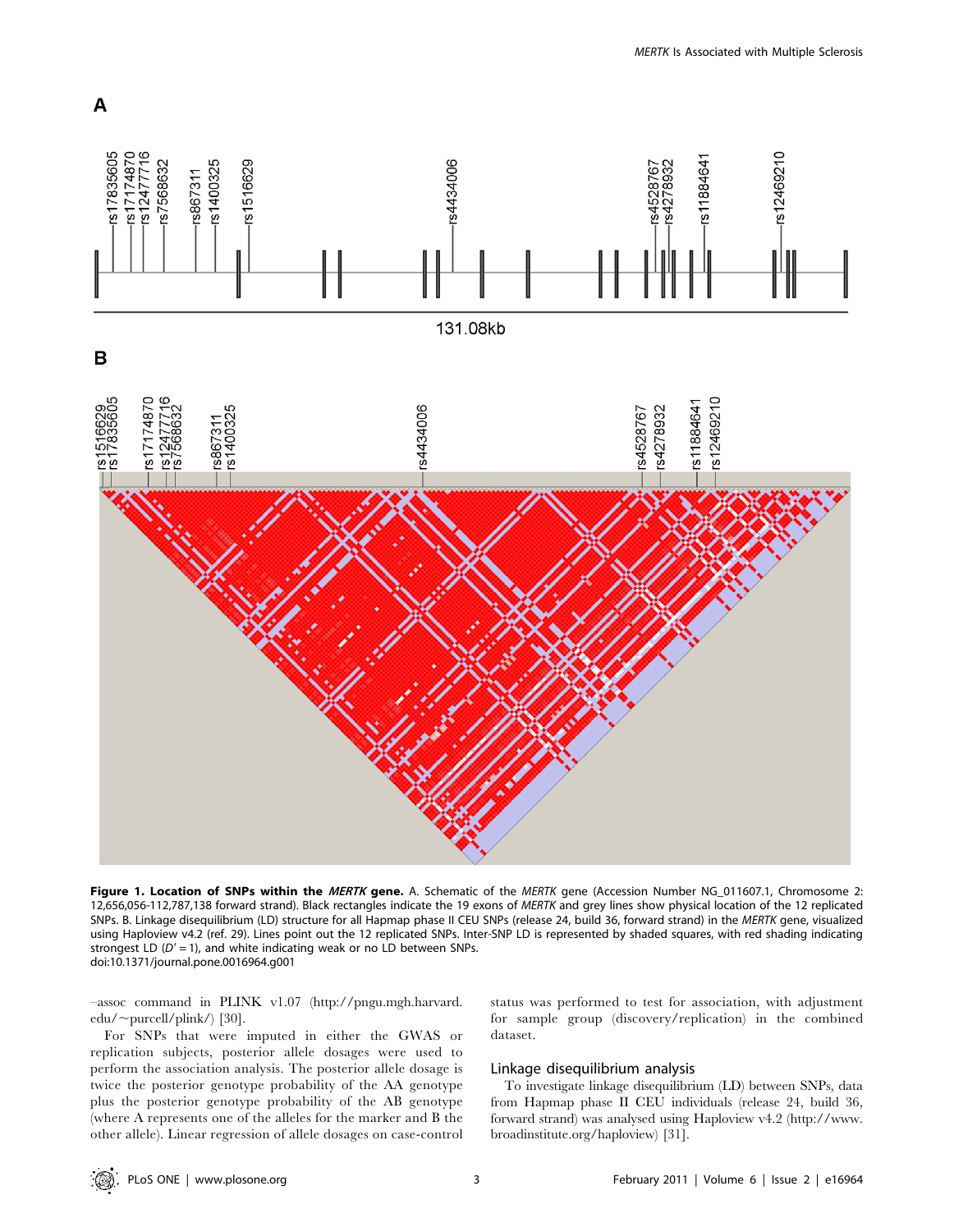Table 2. SNP associations across the MERTK gene in the discovery (GWAS), replication and combined datasets. Table 2. SNP associations across the MERTK gene in the discovery (GWAS), replication and combined datasets.

|            |                      |                                                                                                                                                                                                                                                                                                                                                                                                                                                                                                                                    |              |                 |                 | GWAS                                                    |                 |                 |                                                                                                                                                          |                            |      | Replication |              |                 |                              |                                                      |      | Combined     |                 |                         |               |
|------------|----------------------|------------------------------------------------------------------------------------------------------------------------------------------------------------------------------------------------------------------------------------------------------------------------------------------------------------------------------------------------------------------------------------------------------------------------------------------------------------------------------------------------------------------------------------|--------------|-----------------|-----------------|---------------------------------------------------------|-----------------|-----------------|----------------------------------------------------------------------------------------------------------------------------------------------------------|----------------------------|------|-------------|--------------|-----------------|------------------------------|------------------------------------------------------|------|--------------|-----------------|-------------------------|---------------|
| SNP ID     | Ğ                    | Position <sup>1</sup>                                                                                                                                                                                                                                                                                                                                                                                                                                                                                                              | Gene         | Major<br>Allele | Allele<br>Minor | Gen/MA<br>lmp                                           | es<br>Щ,<br>Cas | controls<br>MAF | (controls)<br>p-value<br>HWE                                                                                                                             | p-value                    | õ    | Gen/<br>lmp | cases<br>MAF | controls<br>MAF | (controls)<br>p-value<br>HWE | value<br>9                                           | õ    | cases<br>MAF | controls<br>MAF | value <sup>2</sup><br>9 | $\frac{8}{5}$ |
| rs867311   | $\sim$               | 112,677,971                                                                                                                                                                                                                                                                                                                                                                                                                                                                                                                        | MERTK        | O               | ۳               | $\frac{p}{E}$                                           | 0.223           | 0.249           | 0.783                                                                                                                                                    | M<br>$5.37 \times 10^{-7}$ | 0.87 | မ္မီ        | 0.224        | 0.263           | 0.017                        | $2.41 \times$<br>$10^{-3}$                           | 0.81 | 0.223        | 0.251           | $5.41 \times 10^{-7}$   | 0.86          |
| rs12477716 | $\mathbf{\tilde{z}}$ | 112,668,645                                                                                                                                                                                                                                                                                                                                                                                                                                                                                                                        | MERTK        | U               | ۳               | $\frac{p}{E}$                                           | 0.223           | 0.249           | 0.783                                                                                                                                                    | $4.51 \times 10^{-3}$      | 0.87 | Gen         | 0.220        | 0.258           | 0.349                        | $3.17\times$<br>$10^{-3}$                            | 0.81 | 0.224        | 0.251           | $5.50\times10^{-5}$     | 0.86          |
| rs17835605 | $\mathbf{\tilde{z}}$ | 112,661,107                                                                                                                                                                                                                                                                                                                                                                                                                                                                                                                        | <b>MERTK</b> | U               | ۳               | È                                                       | 0.223           | 0.249           | 0.783                                                                                                                                                    | $4.51 \times 10^{-3}$      | 0.87 | န္ပ်        | 0.226        | 0.263           | 0.053                        | $4.49\times$<br>$10^{-3}$                            | 0.82 | 0.222        | 0.251           | $5.96 \times 10^{-5}$   | 0.85          |
| rs4278932  | $\mathbf{\Omega}$    | 112,761,311                                                                                                                                                                                                                                                                                                                                                                                                                                                                                                                        | MERTK        | O               | ⋖               | Ê                                                       | 0.221           | 0.247           | 1670                                                                                                                                                     | $3.76 \times 10^{-3}$      | 0.86 | Gen         | 0.227        | 0.263           | 0.064                        | $5.06\times$<br>$10^{-3}$                            | 0.82 | 0.223        | 0.249           | $6.96\times10^{-5}$     | 0.86          |
| rs4528767  | $\sim$               | 112,759,865                                                                                                                                                                                                                                                                                                                                                                                                                                                                                                                        | MERTK        | O               | U               | Ê                                                       | 0.221           | 0.247           | 0.491                                                                                                                                                    | $3.76 \times 10^{-3}$      | 0.86 | Gen         | 0.225        | 0.261           | $4.24 \times$<br>$10^{-6}$   | $5.38\times$<br>$10^{-3}$                            | 0.82 | 0.225        | 0.251           | $5.91 \times 10^{-5}$   | 0.87          |
| rs17174870 | $\mathbf{\tilde{z}}$ | 112,665,202                                                                                                                                                                                                                                                                                                                                                                                                                                                                                                                        | MERTK        | U               | ۳               | $\mathop{\mathsf{B}\vphantom{a}}\nolimits^{\mathsf{p}}$ | 0.223           | 0.249           | 0.783                                                                                                                                                    | $4.51 \times 10^{-3}$      | 0.87 | Gen         | 0.223        | 0.258           | 0.102                        | $5.68\times$<br>$10^{-3}$                            | 0.82 | 0.224        | 0.252           | $7.76 \times 10^{-5}$   | 0.86          |
| rs1516629  | $\sim$               | 112,688,680 MERTK                                                                                                                                                                                                                                                                                                                                                                                                                                                                                                                  |              | ۳               | U               | Ê                                                       | 0.223           | 0.249           | 0.783                                                                                                                                                    | $4.51 \times 10^{-3}$      | 0.87 | Gen         | 0.225        | 0.260           | 0.002                        | $\begin{array}{c} 6.08 \times \ 10^{-3} \end{array}$ | 0.83 | 0.224        | 0.252           | $8.24 \times 10^{-5}$   | 0.85          |
| rs1400325  | Z                    | 112,680,935                                                                                                                                                                                                                                                                                                                                                                                                                                                                                                                        | <b>MERTK</b> | O               | ⋖               | Ê                                                       | 0.223           | 0.249           | 0.783                                                                                                                                                    | $5.37 \times 10^{-3}$      | 0.87 | Gen         | 0.227        | 0.258           | 0.212                        | 0.01                                                 | 0.84 | 0.224        | 0.251           | $2.25 \times 10^{-4}$   | 0.86          |
| rs4434006  | $\mathbf{\Omega}$    | 112,728,812                                                                                                                                                                                                                                                                                                                                                                                                                                                                                                                        | MERTK        | U               | ט               | $\frac{p}{E}$                                           | 0.221           | 0.247           | 0.580                                                                                                                                                    | $4.23 \times 10^{-3}$      | 0.87 | န္ပ်        | 0.226        | 0.258           | 0.160                        | 5 <sub>0.0</sub>                                     | 0.84 | 0.225        | 0.251           | $1.79\times10^{-4}$     | 0.86          |
| rs11884641 | N                    | 112,767,407                                                                                                                                                                                                                                                                                                                                                                                                                                                                                                                        | MERTK        | ⋖               | U               | Gen                                                     | 0.221           | 0.247           | <b>16t'0</b>                                                                                                                                             | $3.80\times10^{-3}$        | 0.86 | Gen         | 0.231        | 0.261           | 0.163                        | 0.02                                                 | 0.85 | 0.142        | 0.196           | $1.79\times10^{-4}$     | 0.68          |
| rs7568632  | Z                    | 112,669,951                                                                                                                                                                                                                                                                                                                                                                                                                                                                                                                        | <b>MERTK</b> | ⋖               | O               | $\frac{p}{E}$                                           | 0.223           | 0.249           | 0.783                                                                                                                                                    | $4.51 \times 10^{-3}$      | 0.87 | မ္မီ        | 0.223        | 0.252           | 0.525                        | 0.02                                                 | 0.85 | 0.223        | 0.251           | $1.89\times10^{-4}$     | 0.86          |
| rs12469210 | 2                    | 112,768,992                                                                                                                                                                                                                                                                                                                                                                                                                                                                                                                        | <b>MERTK</b> | U               | ⋖               | $\frac{p}{2}$                                           | 0.222           | 0.248           | 0.436                                                                                                                                                    | $3.96 \times 10^{-3}$      | 0.86 | Gen         | 0.226        | 0.252           | 0.475                        | 0.04                                                 | 0.87 | 0.223        | 0.249           | $4.06\times10^{-4}$     | 0.87          |
| rs1516640  | $\sim$               | 112,674,859                                                                                                                                                                                                                                                                                                                                                                                                                                                                                                                        | MERTK        | U               | ⋖               | Gen                                                     | Ŏ,<br>0.47      | 0.445           | 0.755                                                                                                                                                    | $1.57 \times 10^{-3}$      | 1.15 | Gen         | 0.480        | 0.456           | 0.061                        | 0.10                                                 | 1.10 | 0.461        | 0.459           | $4.45 \times 10^{-4}$   | 1.01          |
| rs4848901  | 2                    | 112,710,829                                                                                                                                                                                                                                                                                                                                                                                                                                                                                                                        | MERTK        | G               | ⋖               | Gen                                                     | 9<br>0.47       | 0.443           | 0.627                                                                                                                                                    | $1.88 \times 10^{-3}$      | 1.14 | Gen         | 0.467        | 0.447           | 0.069                        | 0.17                                                 | 1.09 | 0.458        | 0.453           | $7.91 \times 10^{-4}$   | 1.02          |
| rs13419523 | $\sim$               | 112,781,918                                                                                                                                                                                                                                                                                                                                                                                                                                                                                                                        | MERTK        | ⋖               | G               | Gen                                                     | 0.086           | 0.069           | 0.894                                                                                                                                                    | $3.32 \times 10^{-3}$      | 1.26 | Gen         | 0.077        | 0.066           | 0.224                        | 0.15                                                 | 1.18 | 0.078        | 0.070           | $1.27 \times 10^{-3}$   | 1.13          |
| rs6730521  | $\sim$               | 112,783,958                                                                                                                                                                                                                                                                                                                                                                                                                                                                                                                        | MERTK        | $\prec$         | U               | Gen                                                     | 0.221           | 0.247           | 0.462                                                                                                                                                    | $4.20 \times 10^{-3}$      | 0.86 | Gen         | 0.217        | 0.232           | 1.000                        | 0.24                                                 | 0.92 | 0.235        | 0.234           | $1.83 \times 10^{-3}$   | 1.00          |
| rs3811632  | $\sim$               | 112,754,829                                                                                                                                                                                                                                                                                                                                                                                                                                                                                                                        | MERTK        | $\cup$          | $\prec$         | Gen                                                     | 0.272           | 0.293           | 0.934                                                                                                                                                    | 0.03                       | 0.90 | Gen         | 0.264        | 0.273           | 0.082                        | 0.50                                                 | 0.96 | 0.283        | 0.279           | 0.03                    | 1.02          |
|            |                      | nucleotide polymorphism; GWAS, genome-wide association study; Chr. Chromosome; Gen, genotyped; Imp, imputed; MAF, minor allele frequency; HWE, Hardy-Weinberg equilibrium; OR, odds ratio.<br>'SNP positions are from the Ensembl Genome Browser (http://www.ensembl.org/index.html, October 2010. Acc: 7027).<br>Analysis of the combined dataset was adjusted for sample group (discovery/replication).<br>SNPs in bold are the 12 SNPs that show association in both the discovery and<br>doi:10.1371/journal.pone.0016964.t002 |              |                 |                 |                                                         |                 |                 | replication cohorts. Un-bolded SNPs are SNPs genotypes in the discovery dataset that showed suggestive association, but failed to replicate. SNP, single |                            |      |             |              |                 |                              |                                                      |      |              |                 |                         |               |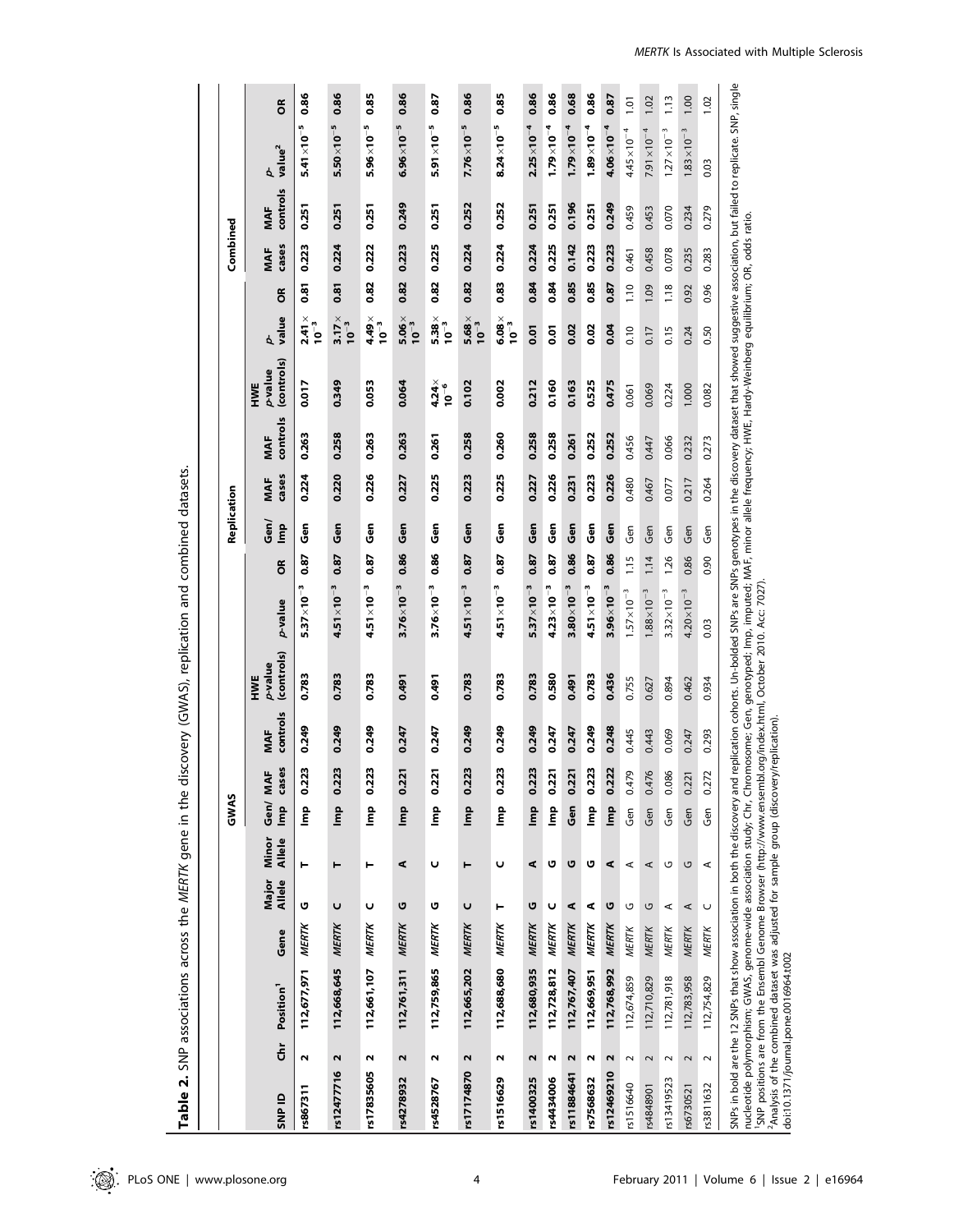#### Hardy-Weinberg equilibrium analysis

Hardy-Weinberg equilibrium of SNPs was determined by using the –hardy command in PLINK v1.07. SNPs in significant Hardy-Weinberg disequilibrium  $(p<10^{-7})$  in control groups were excluded from further analysis.

### Results and Discussion

Our discovery dataset consisted of genotype data of 1618 MS cases and 3413 controls of European ancestry from a recent GWAS [28]. Of the top 7 directly genotyped SNPs in genes encoding TAM receptors and their ligands that showed suggestive p-values for association with MS in the discovery dataset, 6 were in the MERTK gene (Chromosome 2q14.1, Accession Number NG\_011607.1) (Table S1). Based on association analysis of directly genotyped and imputed SNPs in the discovery dataset, we conducted a replication study with a candidate gene approach focusing on 28 SNPs within the MERTK gene. In our independent replication cohort, 12 of the 28 interrogated SNPs replicated, with association  $\nu$ -values of less than 0.05 and odds ratios going in the same direction as in the discovery dataset (Fig. 1A, Table 2). All 12 replicated SNPs had  $p$ -values of less than  $10^{-4}$  when the discovery and replication cohorts were combined. Notable SNPs with combined p-values of less than  $10^{-5}$  were rs867311, rs12477716, rs17835605, rs4278932, rs4528767, rs17174870 and rs1516629. Linkage disequilibrium analysis showed all 12 replicated SNPs to be in strong LD with each other, with  $D' = 1$  and  $r^2 > 0.95$  for all pairs of SNPs (Fig. 1B).

We included the top 6 genotyped SNPs from the discovery dataset with  $p$ -values of less than 0.05 in the 28 SNPs that were genotyped in our replication cohort. Of these SNPs, only rs11884641 replicated, with the other 5 showing  $p$ -values of greater than 0.05 in the replication cohort (Table 2).

Although the SNPs interrogated in this study do not reach the level of genome-wide significance  $(p<5\times10^{-8})$ , our study nevertheless identifies 12 SNPs that replicate in two independent cohorts of MS cases and controls, and that reach a level of significance required for a candidate gene approach. This provides strong evidence that the MERTK gene is associated with MS susceptibility. The 12 replicated SNPs are all common variants; although all are intronic and in strong LD with each other, they may be tagging potentially rare causal variants within coding regions of the gene. Fine mapping of the MERTK gene and interrogation of different populations with larger sample sizes may aid in determining the exact causal variants. As MS is a genetically complex disease, the MERTK gene may also represent one of many disease loci that confer susceptibility to MS when present in combination.

The TAM receptors have been shown to be major players in regulation of the immune response [17,18,19]. Triple TAM receptor mutants develop widespread autoimmunity, with increased circulating levels of autoantibodies [17]. The autoimmunity phenotype showed a gene dosage effect, with less severe autoimmunity in mice deficient for two TAM receptors, and an even milder, although still pronounced effect in mice deficient for just one TAM receptor [17]. The role of MERTK in regulating the immune response has been extensively examined, especially in relation to its role in the phagocytosis of apoptotic cells. It has been shown that MERTK knockout mice have macrophages deficient in their ability to clear apoptotic cells, leading to the development of a progressive systemic lupus erythematosus-like phenotype [20,32]. In the immune system, MERTK has also been implicated in regulation of dendritic cell activation [33], T cell selection and tolerance [34,35], and B cell homeostasis and tolerance [36,37].

Multiple sclerosis has often been classified as an autoimmune disease, and the obvious inflammatory response observed in the disease strongly supports this hypothesis. In light of previous studies implicating the TAM receptors in regulating both demyelination and autoimmune responses in both experimental animals and human MS lesions (for review, see ref. [38]), the present study provides strong evidence that MERTK represents a genuine MS susceptibility gene.

In conclusion, this candidate gene study has identified an association of MS with 12 SNPs in the MERTK gene that replicated in two independent cohorts of MS cases and controls, an association that is particularly compelling given the previous studies implicating TAM receptor signalling in demyelination and autoimmunity. Further fine mapping studies will be required to determine the causal variant or variants.

#### Supporting Information

Table S1 SNP associations of all directly genotyped TAM receptor and ligand genes in the top 300,000 SNPs of the discovery (GWAS) dataset. (DOC)

# Acknowledgments

We thank individuals in Australia and New Zealand for supporting this research. We thank Laura Johnson for technical assistance. Replication genotyping was conducted at the Murdoch Children's Research Institute Sequenom Platform Facility.

*MANZGene Consortium.* Melanie Bahlo<sup>1</sup>, David R Booth<sup>2</sup>, Simon Broadley<sup>3,4</sup>, Matthew A Brown<sup>5,6</sup>, Brian L Browning<sup>7</sup>, Sharon R<br>Browning<sup>8</sup>, Helmut Butzkueven<sup>9–11</sup>, William M Carroll<sup>12–14</sup>, Patrick Danoy<sup>5</sup>, Judith Field<sup>10,15</sup>, Simon J Foote<sup>16</sup>, Lyn Griffiths<sup>17</sup>, Robert N Heard<sup>2</sup>, Allan G Kermode<sup>12-13</sup>, Trevor J Kilpatrick<sup>10,14,18</sup>, Jeanette Lechner-Scott<sup>19, 20</sup>, Pablo Moscato<sup>20, 21</sup>, Victoria M Perreau<sup>14</sup>, Rodney J Scott<sup>19,20,21</sup>, Mark Slee<sup>22</sup>, Jim Stankovich<sup>16</sup>, Graeme J Stewart<sup>2</sup>, Bruce V Taylor<sup>16</sup>, and James Wiley<sup>10</sup> (Chair)

Affiliations for Authors. (AUS = Australia, NZ = New Zealand, VIC = Victoria, NSW = New South Wales, QLD = Queensland, South

Australia = SA, TAS = Tasmania, WA = Western Australia).<br><sup>1</sup> The Walter and Eliza Hall Institute of Medical Research, Parkville, VIC, AUS, 3050.

The Westmead Millenium Institute, Westmead, NSW, Australia 2145.

<sup>3</sup> School of Medicine, Griffith University, QLD, Australia, 4222.

<sup>4</sup> Department of Neurology, Gold Coast Hospital, QLD, Australia 4215.

<sup>5</sup> The Diamantina Institute of Cancer, Immunology and Metabolic Medicine, Princess Alexandra Hospital, University of Queensland,

 $$\rm~6$$ Botnar Research Centre, Nuffield Department of Orthopaedic  $$\rm~6$$ 

Surgery, University of Oxford, Oxford, OX3 7BN, UK.<br><sup>7</sup> Division of Medical Genetics, Department of Medicine, University of Washington, Seattle, WA 98195, USA.

<sup>8</sup> Department of Biostatistics, University of Washington, Seattle, WA

98195, USA.<br><sup>9</sup> Department of Medicine, University of Melbourne, Melbourne, VIC, Australia.

 $^{10}$  Florey Neuroscience Institutes, University of Melbourne, Melbourne,  $\,$ 

VIC, Australia.<br><sup>11</sup> Department of Neurology, Box Hill Hospital, VIC, Australia.<br><sup>12</sup> Sir Charles Gairdner Hospital, Nedlands, WA, AUS 6009.<br><sup>13</sup> Australian Neuromuscular Research Institute, Nedlands WA, AUS<br>6009.

 $^{14}$  Centre for Neuromuscular Research and Neurological Disorders,

University of Western Australia, Nedlands, WA, Australia.<br><sup>15</sup> Centre for Neuroscience, University of Melbourne, VIC, Australia<br>3010.

<sup>16</sup> Menzies Research Institute, University of Tasmania, Hobart,

Tasmania, Australia. 7001. <sup>17</sup> Genomics Research Centre, Griffith University, QLD, Australia 4999